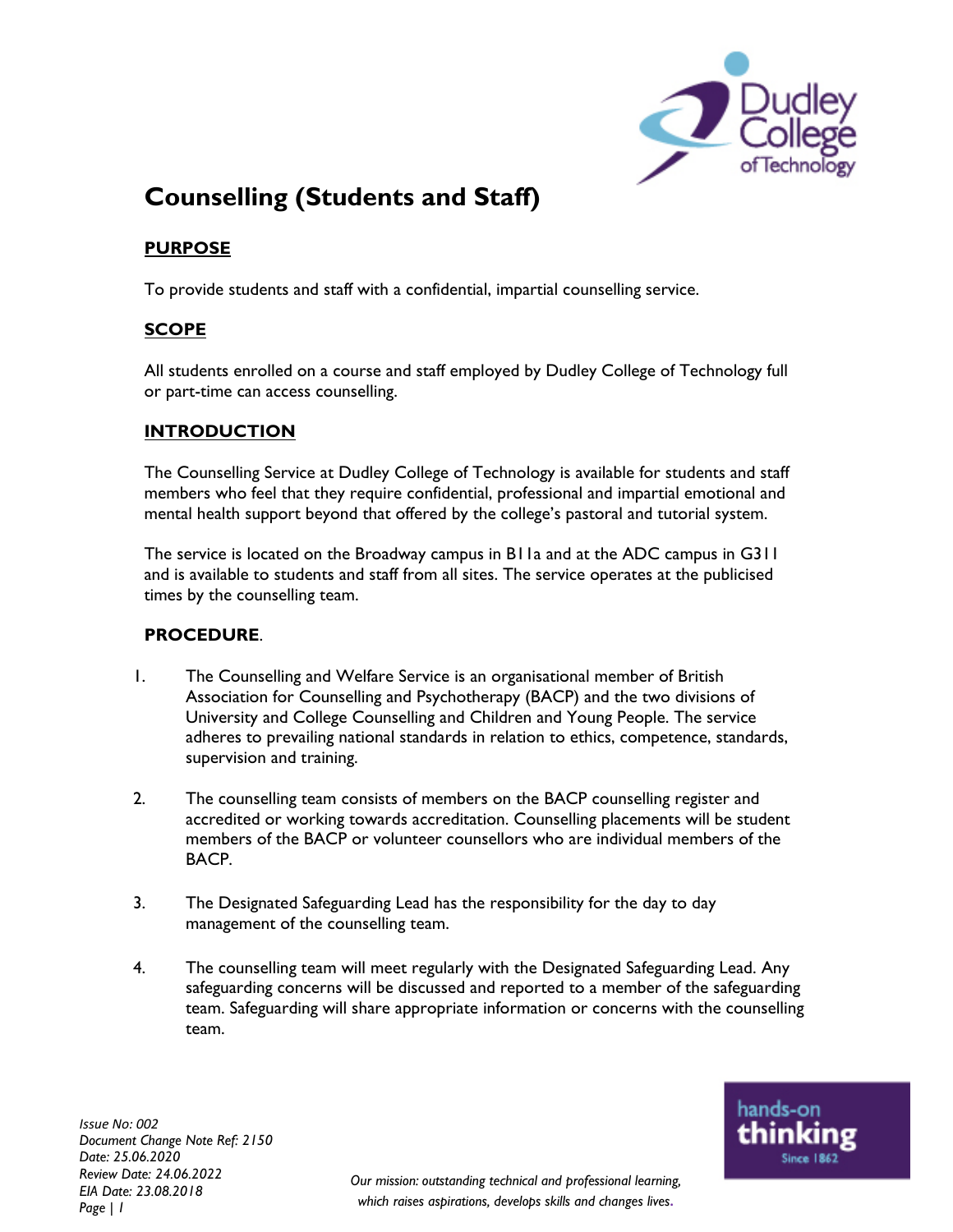- 5. All members of the counselling service will observe and work within BACP's latest ethical framework for counselling professions, please see www.bacp.co.uk/ethicalframework. Information given by clients either students or staff members will be kept within the boundary of confidentiality, this includes the counselling team. As detailed in the counselling agreement client notes remain confidential unless certain boundaries of confidentiality apply.
- 6. Clients undertaking counselling will begin with an initial assessment and then following a discussion further one to one counselling sessions may take place or a client could be referred somewhere else.
- 7. Counsellors are responsible for recording session notes and as detailed in the counselling agreement they will be kept in a secure lockable filing system and will not be shared without the client's permission (unless certain boundaries of confidentiality apply as above in point 5). All client notes are not on computer and will be kept for seven years and students and staff members have the right to see any notes, allowing notice of two weeks. Any other information provided by the client will to be used to make contact about counselling support. A referral will create a record on our confidential counselling database. The database and statistical information is anonymised and may be used for a counselling report or for senior management.
- 8. Protecting Your Privacy and Personal Data Dudley College of Technology is committed to protecting your privacy and personal data. Information provided will be used to support the counselling process including records of the sessions. For more information on what data we collect, how we use it, and your rights under data protection law please visit dudleycol.ac.uk/privacy
- 9. The counselling service will monitor equality and diversity data which will be included in the counselling report. Students and staff members may be asked to complete an anonymised evaluation about their experience of receiving counselling, this information could also be contained in the counselling report.
- 10. All counselling team members will need to have external clinical supervision as outlined by BACP.

## **CONTACT**

Students can ask for one to one counselling by:

- a) Calling into room B11a at Broadway or G311 at the ADC and speaking to a counsellor.
- b) Completing a student details sheet on the door and putting it in post box or under the door, counselling leaflets can also be completed.
- c) Telephone 01384 363293/01384 363393 or 01384 363792.

*Issue No: 002 Document Change Note Ref: 2150 Date: 25.06.2020 Review Date: 24.06.2022 EIA Date: 23.08.2018 Page | 2*